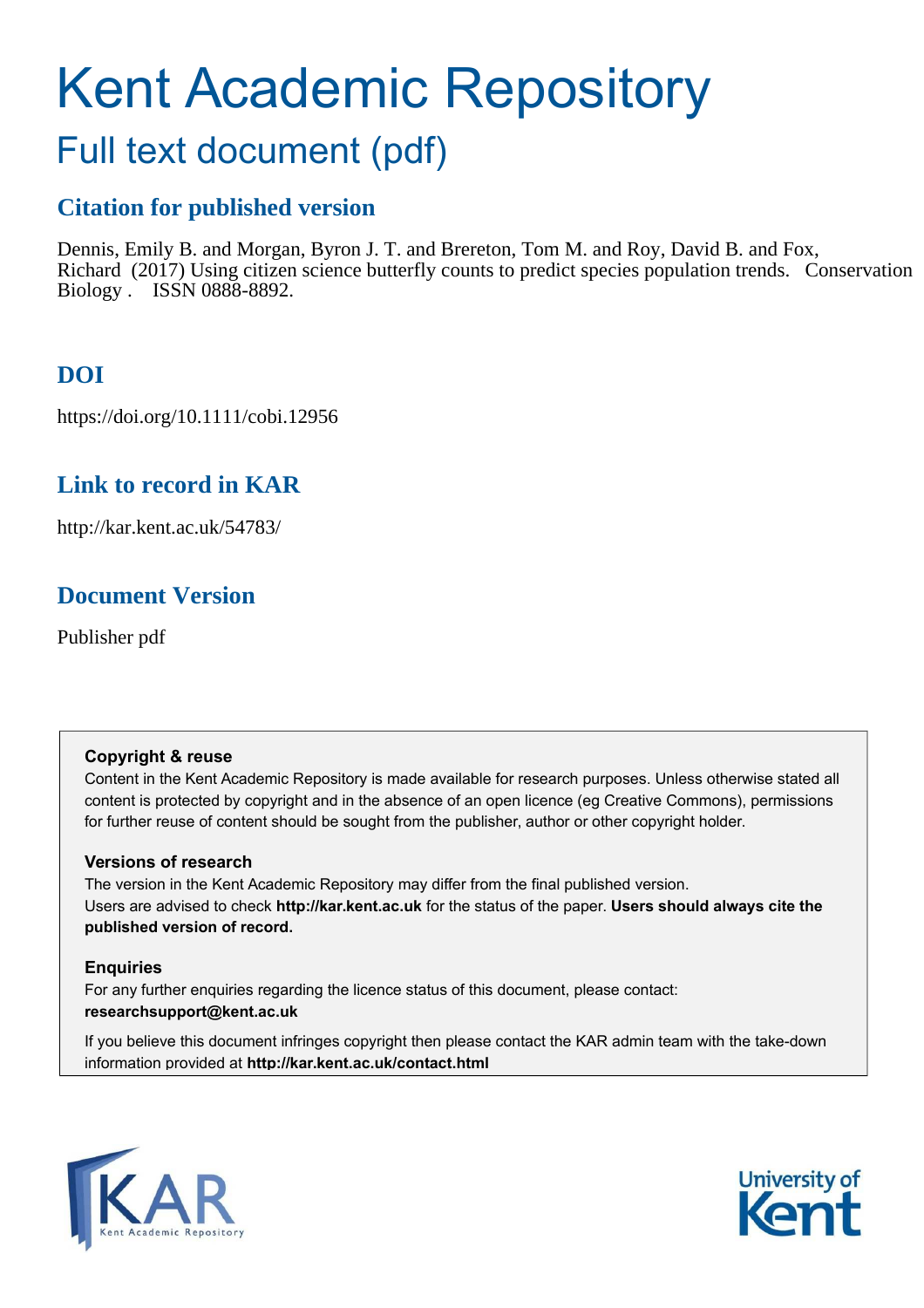# **Using citizen science butterfly counts to predict species population trends**

Emily B. Dennis  $\bigcup_{n=1}^{\infty} A^{1,2}$  $\bigcup_{n=1}^{\infty} A^{1,2}$  $\bigcup_{n=1}^{\infty} A^{1,2}$  \* Byron J.T. Morgan, Tom M. Brereton, 2 David B. Roy, 3 and Richard Fox<sup>2</sup>

<sup>1</sup>School of Mathematics, Statistics and Actuarial Science, University of Kent, Canterbury, CT2 7FS, U.K. <sup>2</sup>Butterfly Conservation, Manor Yard, East Lulworth, Wareham, BH20 5QP, U.K.

<sup>3</sup>Centre for Ecology & Hydrology, Benson Lane, Crowmarsh Gifford, Wallingford, OX10 8BB, U.K.

**Abstract:** *Citizen scientists are increasingly engaged in gathering biodiversity information, but trade-offs are often required between public engagement goals and reliable data collection. We compared population estimates for 18 widespread butterfly species derived from the first 4 years (2011–2014) of a short-duration citizen science project (Big Butterfly Count [BBC]) with those from long-running, standardized monitoring data collected by experienced observers (U.K. Butterfly Monitoring Scheme [UKBMS]). BBC data are gathered during an annual 3-week period, whereas UKBMS sampling takes place over 6 months each year. An initial comparison with UKBMS data restricted to the 3-week BBC period revealed that species population changes were significantly correlated between the 2 sources. The short-duration sampling season rendered BBC counts susceptible to bias caused by interannual phenological variation in the timing of species' flight periods. The BBC counts were positively related to butterfly phenology and sampling effort. Annual estimates of species abundance and population trends predicted from models including BBC data and weather covariates as a proxy for phenology correlated significantly with those derived from UKBMS data. Overall, citizen science data obtained using a simple sampling protocol produced comparable estimates of butterfly species abundance to data collected through standardized monitoring methods. Although caution is urged in extrapolating from this U.K. study of a small number of common, conspicuous insects, we found that mass-participation citizen science can simultaneously contribute to public engagement and biodiversity monitoring. Mass-participation citizen science is not an adequate replacement for standardized biodiversity monitoring but may extend and complement it (e.g., through sampling different land-use types), as well as serving to reconnect an increasingly urban human population with nature.*

**Keywords:** Big Butterfly Count, butterfly abundance, gardens, generalized abundance index, phenology, species trends, UK Butterfly Monitoring Scheme

El Uso de Conteos de Ciencia Ciudadana de Mariposas para Predecir las Tendencias Poblacionales de las Especies

**Resumen:** *Los ciudadanos cient´ıficos cada vez participan mas en la recopilaci ´ on de informaci ´ on sobre la ´ biodiversidad, pero comunmente se requieren compensaciones entre los objetivos de participaci ´ on p ´ ublica y la ´ recoleccion confiable de datos. Comparamos las estimaciones poblacionales para 18 especies de mariposas de ´ extension amplia derivados de los primeros cuatro a ´ nos (2011 – 2014) de un proyecto de ciencia ciudadana de ˜ corta duracion (Gran Conteo de Mariposas [GCM]) con aquellos estimados de datos de largo plazo y monitoreo ´ estandarizado recolectados por observadores experimentados (Esquema de Monitoreo de Mariposas del Reino Unido [EMMRU]). Los datos del GCM son recopilados durante un periodo anual de tres semanas, mientras que los muestreos del EMMRU se realizan durante seis meses cada ano. Una comparaci ˜ on inicial con los datos del ´ EMMRU restringida al periodo de tres semanas del GCM revelo que los cambios en la poblaci ´ on de las especies ´*

<sup>∗</sup>*Address for correspondence: School of Mathematics, Statistics and Actuarial Science, University of Kent, Canterbury, CT2 7FS, U.K. email e.b.dennis@kent.ac.uk*

*Paper submitted September 2, 2016; revised manuscript accepted April 26, 2017.*

*This is an open access article under the terms of the [Creative Commons Attribution](http://creativecommons.org/licenses/by/4.0/) License, which permits use, distribution and reproduction in any medium, provided the original work is properly cited.*

> *Conservation Biology*, Volume 00, No. 00, 1–12 C 2017 The Authors. *Conservation Biology* published by Wiley Periodicals, Inc. on behalf of Society for Conservation Biology. DOI: 10.1111/cobi.12956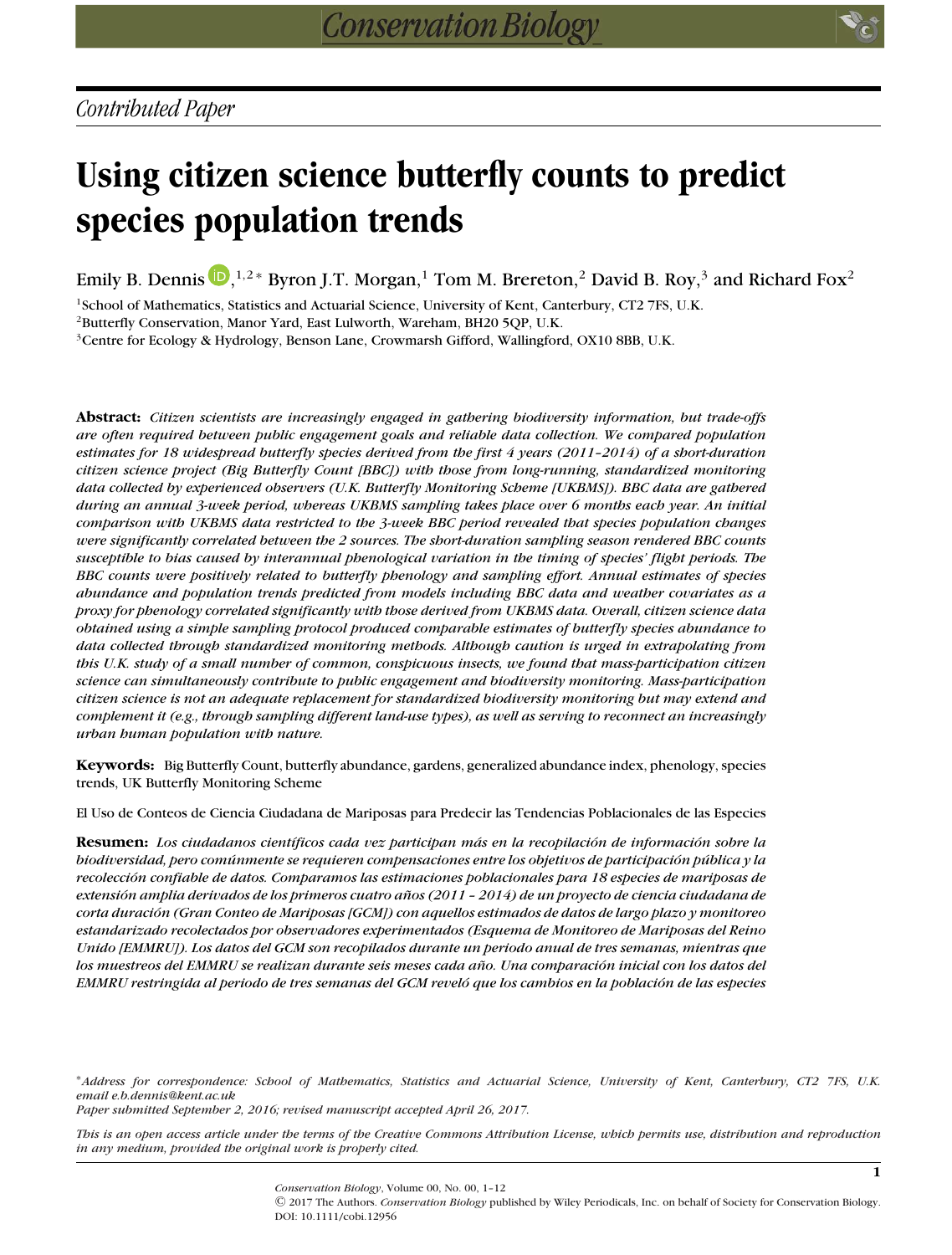*estuvieron correlacionados significativamente entre las dos fuentes. La corta duracion de la temporada de ´ muestreo dejo a los conteos del GCM susceptibles al sesgo causado por la variaci ´ on fenol ´ ogica interanual en la ´ cadencia de los periodos de vuelo de las especies. Los conteos del GCM estuvieron relacionados positivamente con la fenolog´ıa de las mariposas y el esfuerzo del muestro. Los estimados anuales de la abundancia de* especies y las tendencias poblacionales pronosticadas a partir de modelos que incluían datos del GCM y *covarianzas del clima como sustitutos de la fenolog´ıa se correlacionaron significativamente con aquellos derivados de los datos del EMMRU. En general, los datos de la ciencia ciudadana obtenidos utilizando un protocolo simple de muestreo produjeron estimaciones de la abundancia de especies de mariposas comparables con los datos recolectados por medio de m´etodos estandarizados de monitoreo. Aunque se recomienda precaucion en la extrapolaci ´ on a partir de este estudio del Reino Unido de un n ´ umero peque ´ no de insectos ˜ comunes y conspicuos, encontramos que la participacion masiva en la ciencia ciudadana puede contribuir ´ simultaneamente a la participaci ´ on p ´ ublica y al monitoreo de la biodiversidad. La ciencia ciudadana con ´ participacion masiva no es un remplazo adecuado para el monitoreo estandarizado de la biodiversidad pero ´ puede extenderla y complementarla (p. ej.: por medio del muestreo de diferentes tipos de uso de suelo).*

Palabras Clave abundancia de mariposas, Esquema de Monitoreo de Mariposas del Reino Unido, fenología, Gran Conteo de Mariposas, jardines, índice de abundancia generalizada, tendencias de las especies

#### **Introduction**

Citizen science, the participation of members of the public in gathering research and monitoring data, is increasing rapidly across many scientific disciplines, including biodiversity conservation (Dickinson et al. 2012; Follett & Strezov 2015). Public involvement in biodiversity recording and monitoring has a long history in some countries (Miller-Rushing et al. 2012; Pocock et al. 2015). Distinction can be made, however, between citizen science projects in which standardized protocols are used to conduct systematic, repeatable sampling in long-term studies (e.g., the Breeding Bird Survey [Gregory & Baillie 1998]) or for hypothesis-driven enquiry (e.g., Conker Tree Science [Pocock & Evans 2014]) and schemes reliant on opportunistic sampling undertaken with relatively unstructured protocols (e.g., eBird [Sullivan et al. 2009]). Opportunistic schemes with simple sampling protocols reduce barriers to participation (e.g. time commitment, prior knowledge) and may thus engage large numbers of new, inexperienced citizen scientists. Although these increase sample size and public outreach, the data gathered may lack credibility (Riesch & Potter 2014; Lewandowski & Specht 2015). Standardized schemes may have much greater barriers to participation and therefore rely on fewer dedicated, skilled volunteers. However, the abilities of these participants to undertake biodiversity monitoring may be comparable with those of professional scientists (Chase & Levine 2016). Biodiversity citizen science projects often involve trade-offs between the goals of public engagement and education (counteracting the extinction of experience; Soga & Gaston 2016) and the collection of reliable data for research (Chase & Levine 2016; Lakeman-Fraser et al. 2016).

Many aspects of citizen science biodiversity research have been examined, including the quality of observations (Lewandowski & Specht 2015), participants' motivations (Hobbs & White 2012), and the development

of new data-analysis techniques (Bird et al. 2014). However, few studies have compared population trends based on relatively unstructured sampling undertaken by massparticipation citizen science with those derived from long-term systematic monitoring and none, to our knowledge, involving terrestrial invertebrates. We derived and compared species population trends from 2 contrasting citizen science projects in the United Kingdom—the Big Butterfly Count (BBC) and U.K. Butterfly Monitoring Scheme (UKBMS).

The BBC is an annual survey of widespread butterfly species launched in 2010 that encourages participation by members of the general public [\(www.bigbutterfly](http://www.bigbutterflycount.org)[count.org\)](http://www.bigbutterflycount.org). It seeks to engage people with little or no experience with biodiversity monitoring and aims to enhance public awareness and interaction with nature and to gather species-abundance data. To minimize barriers to participation, the sampling protocol is simple: 15-minute counts of 18 butterfly species and 2 diurnal moths over 3 weeks in the summer. Consequently, and thanks to a high media profile, BBC has met its aims of mass-participation (mean  $=$  47,636 people involved per year 2013–2015) and raising awareness but, given the target audience, likelihood of identification mistakes, and simple method, counts may not provide a meaningful indication of butterfly population change.

The UKBMS, initiated in 1976, has a robust, standardized recording protocol in which weekly fixed-route counts are conducted over 6 months each year at >1000 sites. High levels of commitment and identification skills are required so participants tend to be experienced amateur butterfly observers or professional conservationists, and the high-quality data generated are used to produce population trend estimates for 56 of 59 regularly breeding U.K. butterfly species, as biodiversity indicators by government (Brereton et al. 2011*a*; Eaton et al. 2015), and in scientific research (e.g., Dennis et al. 2013; Oliver et al. 2015*b*; Thackeray et al. 2016). We tested the validity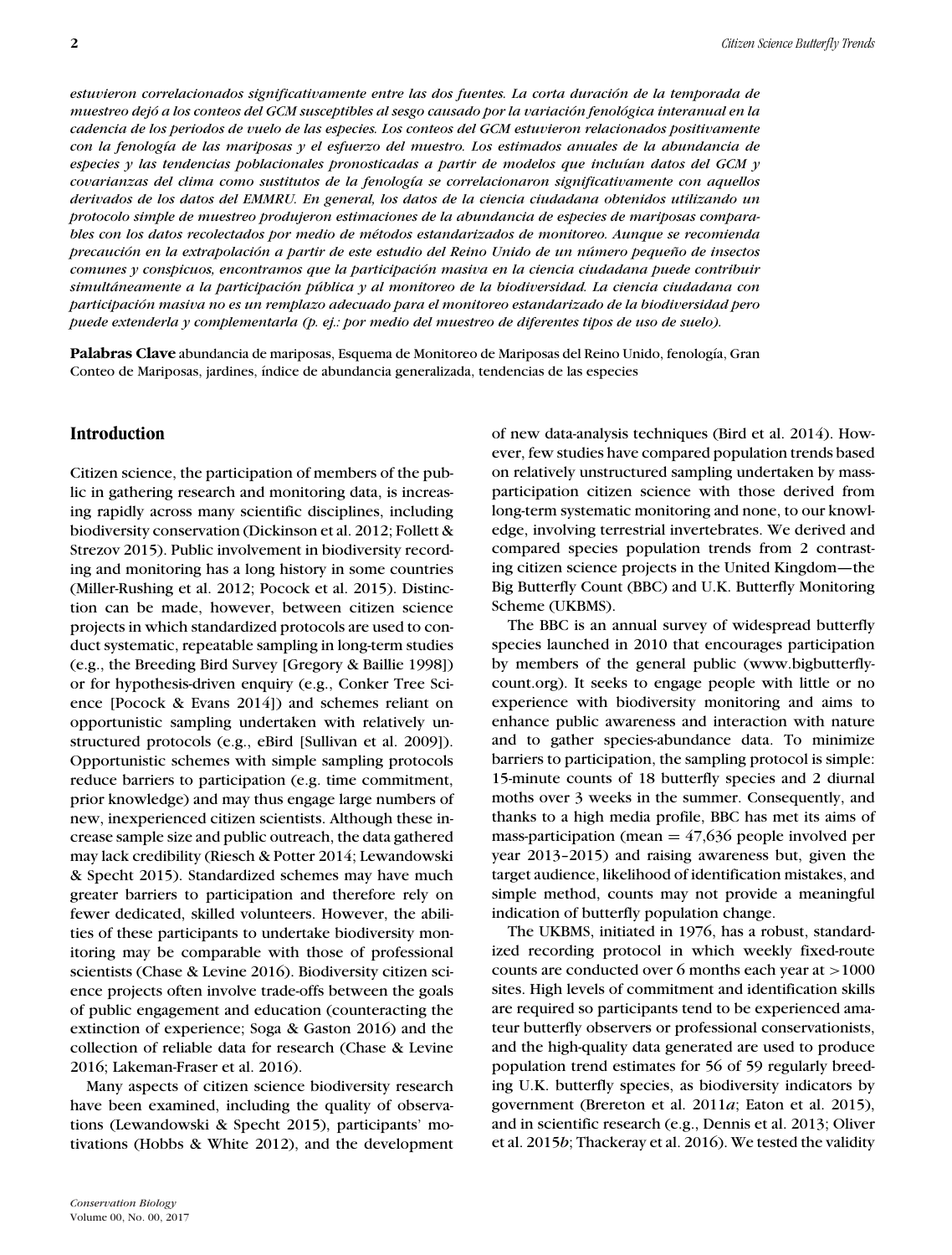of BBC data for estimating species trends by determining whether population changes derived from BBC data were comparable with those from UKBMS.

Butterfly abundance differs throughout the year as one or more broods emerge. These phenological patterns vary year to year in response to the weather (Sparks & Yates 1997) and show long-term trends due to climate change (Roy & Sparks 2000). Because the BBC runs for just 3 weeks each summer, interannual variation in counts for each species may result from differing phenology rather than real population changes. We assessed temporal variation in phenology with respect to the BBC survey period to determine its influence on estimates of annual change. Furthermore, we investigated whether population-change estimates from the BBC, in conjunction with weather covariates, can provide an accurate indicator of how populations are faring. In the rapidly expanding field of citizen science, we sought to provide a rare test of the validity of a mass-participation approach to biodiversity monitoring.

#### **Methods**

#### **Big Butterfly Count**

The BBC runs annually in late July and early August during the peak overall abundance of butterflies. In 2010, the scheme ran for 9 days. Since 2011, the BBC occurs over a period of up to 24 days each year (Supporting Information), although participants can additionally submit counts taken throughout July and August. Due to this difference, we excluded 2010 data from analyses and used BBC data from 2011 to 2014. Participants count 18 widespread butterflies (Supporting Information) and 2 day-flying moths for 15 minutes during bright weather. No training is provided, sightings are submitted online, and minimal verification of sightings is undertaken. Counts can be undertaken anywhere in the United Kingdom. If counting from a fixed position, the maximum number of each species seen at any time is recorded rather than an additive total so as to reduce double counting. BBC data are summarized in Supporting Information and show the scheme's rapid growth. Sightings are spatially referenced and land-use type is recorded by the participant. The majority of counts are taken in gardens (65% on average [Supporting Information]). An average of 12%, 11%, and 4% are taken in fields, other rural, and woodland sites, respectively, and a small number are taken in other land-use types.

#### **UK Butterfly Monitoring Scheme**

The UKBMS counts are undertaken along line transects, typically 2–4 km, with systematic, standardized methods (Pollard & Yates 1993). In 2014, 1223 UKBMS transects were monitored (Brereton et al. 2015). Counts can be made throughout the main season for U.K. butterfly activity; the core period is April–September. A 5-m-wide fixed transect route is walked weekly at specified times of the day and weather conditions, and all butterflies seen are identified and counted. In practice approximately 30% of core-season weekly counts are missed (Dennis et al. 2013). Transect counts are used to generate annual indices of relative abundance from which population trends can be calculated.

#### **Comparisons of BBC and UKBMS Data**

We compared species abundance estimates from the 2 schemes in 3 ways. First, we examined agreement through direct comparison of annual growth rates. Second, we investigated the effects of sampling effort and phenology. Finally, we tested whether UKBMS trends may be predicted over 36 years (1980–2015) and 10 years (2006– 2015) based on BBC data and an appropriate weather variable acting as a proxy for butterfly phenology.

The BBC and UKBMS are inherently different, independent data sets, and although sample locations are selfselected by participants in both schemes, the representation of habitats may differ. Overall U.K. coverage of each scheme is shown in Supporting Information. Most BBC counts are undertaken in gardens, whereas UKBMS locations are biased toward seminatural habitats that are often managed to benefit biodiversity (Brereton et al. 2011*b*). We compared the habitats covered by the schemes by summarizing land-cover data from 2007 (Morton et al. 2014) in the 1-km squares sampled in each scheme. For each UKBMS transect, the central  $1 \times 1$  km grid square was used to characterize the habitat.

#### **Comparison of Annual Growth Rates**

To make an initial direct comparison between the 2 schemes, we limited the UKBMS data to counts made within the BBC survey period each year and restricted the analysis to the 18 butterfly species counted by the BBC (Supporting Information). Because BBC data are available for only a 3-week period, by initially restricting the UKBMS data to the same period we could directly compare the 2 schemes in the absence of seasonal differences, for example due to multiple broods (which are sampled by the UKBMS).

Following Roy et al. (2015), we determined annual population growth rates for each species from the 2 data sets. In brief, we defined  $\mu_{i,t}$  as the expected total count of a species at site *i* in year *t* across v*i*,*<sup>t</sup>* visits, and regarded this as the realisation of a Poisson random variable. Annual proportional changes in abundance were assumed to be the same across sites, such that we estimated annual growth rate (*Rt*) as

$$
R_{t} = \log \left( \frac{\mu_{i,t+1}/v_{i,t+1}}{\mu_{i,t}/v_{i,t}} \right), \tag{1}
$$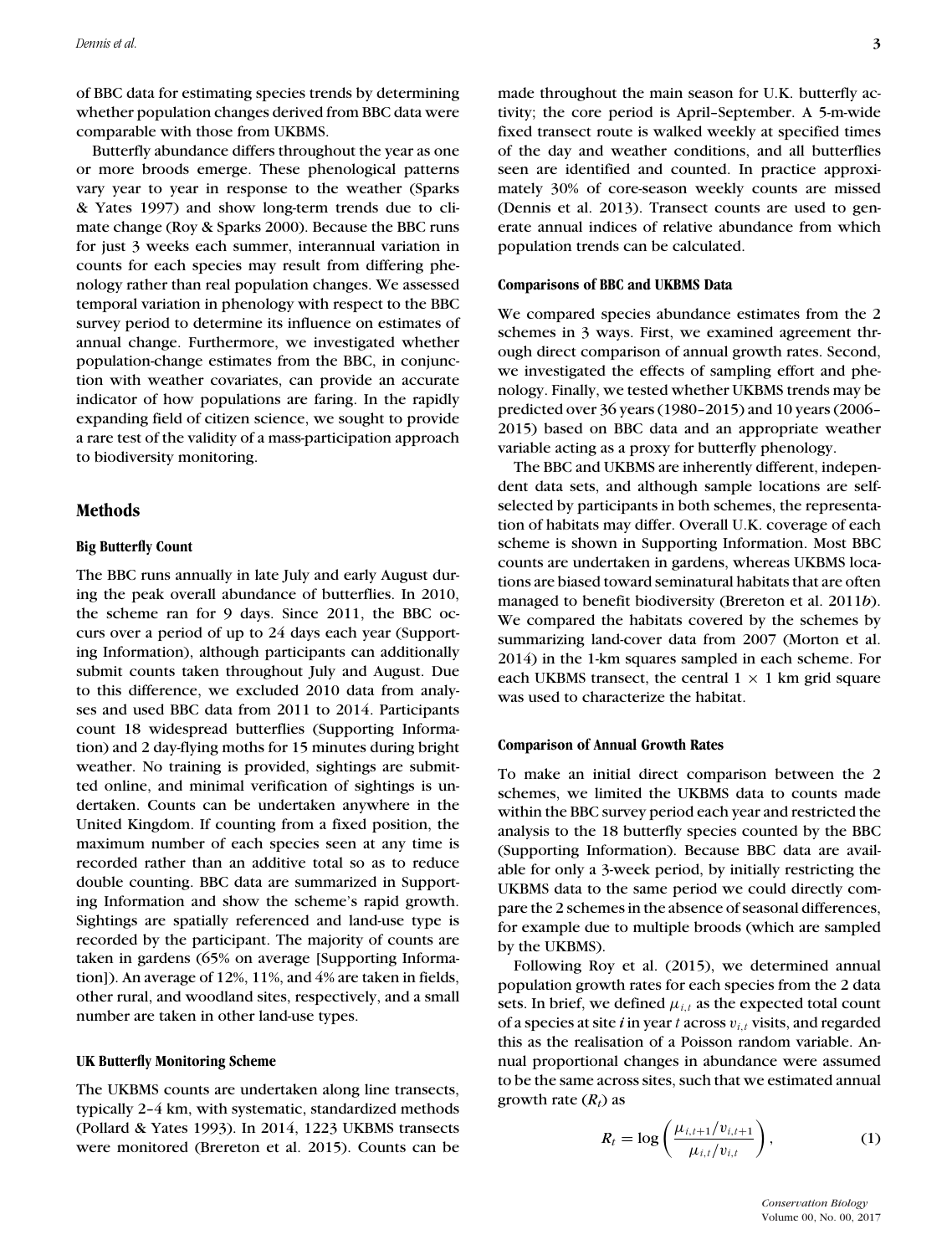which leads to

$$
\log (\mu_{i,t}) = \sum_{j=1}^{t-1} R_j + \log (\mu'_{i,1}) + \log(v_{i,t}), \qquad (2)
$$

where  $\mu'_{i,t} = \mu_{i,t}/v_{i,t}$ . Standard generalized linear model (GLM) software, for example in R (R Core Team 2016), may be used to fit this model. However, the many sites represented in the BBC data each require the estimation of a site parameter each year; hence, the model described is computationally challenging to fit to BBC data with standard GLM software because of the amount of computer memory required. Therefore, we adopted a concentrated (or profile) likelihood approach (Morgan 2008; Pawitan 2013) that reduces the number of parameters to estimate and results in efficient model fitting (Dennis et al. 2016).

With the notation  $S_i = \log(\mu'_{i,1})$ , apart from an additive constant, the log-likelihood may be written as

$$
l = \log(L) = \sum_{i=1}^{S} \sum_{t=1}^{T} \left[ -\exp\left\{ \sum_{j=1}^{t-1} R_j + S_i + \log(v_{i,t}) \right\} + y_{i,t} \left\{ \sum_{j=1}^{t-1} R_j + S_i + \log(v_{i,t}) \right\} \right].
$$
 (3)

Then for site *i* we obtain

$$
\frac{\partial l}{\partial S_i} = \sum_{t=1}^T \left[ -\exp\left\{ \sum_{j=1}^{t-1} R_j + S_i + \log(v_{i,t}) \right\} + y_{i,t} \right], \tag{4}
$$

and equating to zero gives

$$
S_i = \log \left\{ \frac{\sum_{t=1}^{T} y_{i,t}}{\sum_{t=1}^{T} v_{i,t} \exp \left( \sum_{j=1}^{t-1} R_j \right)} \right\}.
$$
 (5)

Substituting Eq. (5) into Eq. (3) results in a concentrated likelihood that can be maximized simply with respect to  $\{R_i\}$ . We maximized the likelihood with the optim function in R and the BFGS algorithm (Nocedal & Wright 1999).

We estimated the net change, *N*, over *T* years for each survey with

$$
\hat{N} = \sum_{t=1}^{T} \hat{R}_t,
$$
\n(6)

where the variance of  $\hat{N}$  is the sum of all the entries of the covariance matrix for the growth rates. We adjusted for overdispersion by scaling standard errors with the square root of the ratio of the Pearson chi-square statistic to its degrees of freedom.

#### **Effects of Phenology and Effort**

Seasonality of life-cycle phenology results in differences in counts of adult butterflies throughout the year and complicates the analysis of population data (Rothery & Roy 2001; Dennis et al. 2013, 2016). We used UKBMS data to establish how the BBC data were influenced by changes in flight-period phenology. Seasonal abundance patterns for each species in each year were estimated by fitting an appropriate generalized abundance index model (GAI) (Dennis et al. 2016) to the UKBMS data (without date restriction, in contrast to the comparison of annual population growth rates). For univoltine and bivoltine species, a phenomenological GAI is based on the assumption that the flight period of each brood follows a normal distribution ( $\mu$ , mean flight date; σ, standard deviation). For species with complex seasonal flight patterns, which are difficult to model parametrically, a GAI was fitted using a spline to describe the seasonal variation. The approach used for each species is in Supporting Information.

For each univoltine and bivoltine species, we plotted the total BBC count per day and the estimated annual seasonal pattern from the UKBMS GAI. The BBC counts from all dates were used, rather than only the official 3-week sampling period. We explored the relationship between BBC data and sampling effort and phenology. For each species, a negative-binomial model with log link was fitted using the glm.nb function from the MASS package (Venables & Ripley 2002) in R. The response was the total BBC count per day, and measures of effort (log[number of counts per day]) and phenology based on the estimated seasonal pattern from the UKBMS were covariates. We also modeled the number of counts per day (rather than the total BBC count); however, this measure was right skewed and therefore less satisfactory. The estimated seasonal pattern from the GAI (which sums to unity across the season) formed the measure of phenology for a given day and year. This is in anticipation of positive associations between BBC count and both sampling effort and the timing of sampling coinciding with the peak in species' seasonal patterns.

#### **Predicting UKBMS Species Trends from BBC Data**

We assessed whether UKBMS species' population trends were described by the BBC data with weather covariates as a proxy for phenology. We used a simple linear model to regress UKBMS abundance indices for 2011–2014 on BBC data and weather covariates and the index for the previous year (autoregression) to account for potential density dependence.

We used a GAI to estimate UKBMS indices. In a given year, the GAI produces a relative abundance,  $N_i$ , for each site *i* (Dennis et al. 2016). Given the variation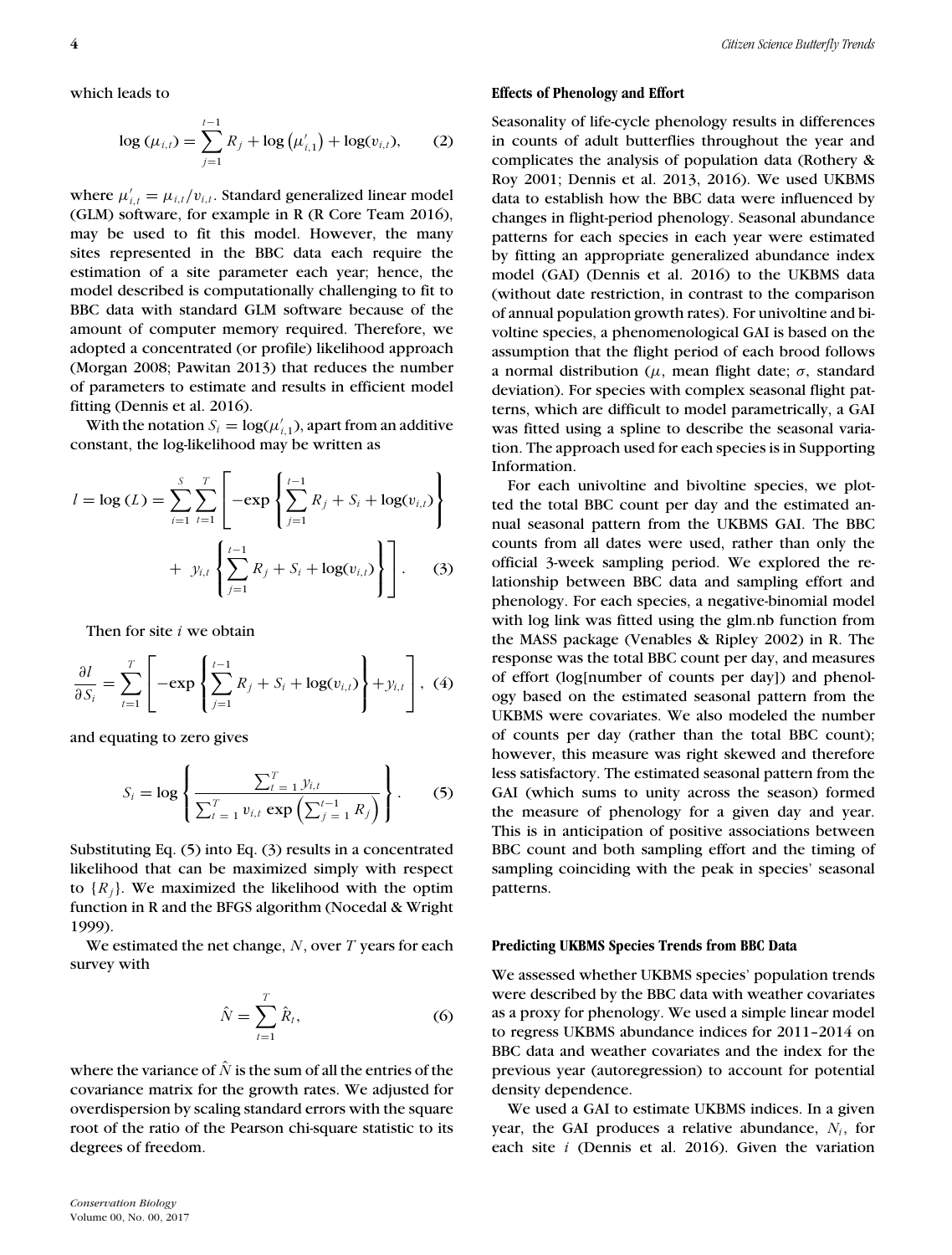in UKBMS sites between years, we fitted a Poisson GLM with year and site factors and used scaled predicted year effects as indices of abundance (Dennis et al. 2013).

We used BBC data from the official 3 weeks of sampling as a covariate in the linear model; the sum of the total counts per day was scaled by daily effort (defined as the log of the number of counts for all species for that day). However, scaling by the numbers of counts produced similar results.

Average monthly mean temperatures (Parker et al. 1992) and total rainfall (Alexander & Jones 2000) for central England for spring (March–May) and summer (June– August) were used as weather covariates. All weather covariates were standardized to have zero mean and unit variance. The maximum correlation between weather covariates was 0.67.

Potential longer-term (rather than for 2011–2014 only) effects of weather and density dependence were accounted for by fitting a linear model to the GAI index values for 1980–2014; the index values in the previous year and the 4 weather covariates were explanatory variables. The products of the slope coefficients and covariates from each model were included as optional offsets in the linear models to allow for potential longer-term effects than those for 2011–2014 only.

We used the dredge function in the MuMIn package (Barton 2016) in R to select models based on the Akaike information criterion (AIC). Given the few years for which BBC data were available, we allowed up to 2 variables only and only one weather covariate (either as a covariate for 2011–2014 or as an offset for weather from 1980 to 2014). The relative importance of the BBC and weather covariates was assessed using the relaimpo package (Grömping 2006) in R.

Each year UKBMS data are collated (from online and hard copy sources) and verified. Unverified UKBMS data were available for 2015 online; hence, a GAI was fitted to incorporate these data and estimate an index of abundance for 2015. We compared this 2015 index, estimated from observed UKBMS data, with the abundance index predicted from the BBC linear model with the lowest AIC. An abundance index for 2015 was also predicted for each of the candidate models, and we assessed the model with the prediction closest to the index from the observed UKBMS data.

Population trends were compared by fitting linear models to the index of abundance, where the index for 2015 had either been estimated from UKBMS data or predicted from the best linear model. We estimated percent change over 2 periods (long-term for 1980– 2015 and short term for 2006–2015) and calculated percent change with respect to the previous year. In doing so we assessed whether predicting the 2015 index from the BBC affected the overall UKBMS trend estimates.



*Figure 1. Comparison of estimated log growth rates of populations of 18 butterfly species from Big Butterfly Count (BBC) and U.K. Butterfly Monitoring Scheme (UKBMS) counts for 2011–2014 (error bars, 95% confidence intervals; solid gray lines, zero growth; dashed line, equal growth rates between the data sets; solid black line, fitted linear regression between the growth rates based on BBC and UKBMS data). The small tortoiseshell (ST) and common blue (CB) have the greatest differences.*

#### **Results**

#### **Comparison of BBC and UKBMS Data**

A greater proportion of 1-km squares sampled in the BBC were classified as urban than were transects in the UKBMS (Supporting Information). This was expected given that most BBC counts were undertaken in gardens. The UKBMS squares contained a greater proportion of broadleaf woodland than the BBC, but the 2 schemes showed similar coverage of arable farmland and improved grassland.

#### **Comparison of Annual Growth Rates**

There was a significant correlation between net species population changes from the 2 schemes for 2011–2014  $(\rho = 0.84, p < 0.001)$  (Fig. 1). There was also a significant correlation ( $p < 0.01$ ) between each of the yearto-year changes (Supporting Information). From 2011 to 2014, 11 of the 18 species had significantly positive and 3 had significantly negative change in abundance in the BBC, whereas 11 species had significantly positive and 6 had significantly negative change in the UKBMS. The remainder showed nonsignificant trends (Supporting Information). Population changes estimated from the 2 schemes were similar, although the BBC growth rates were less precise and tended to underestimate UKBMS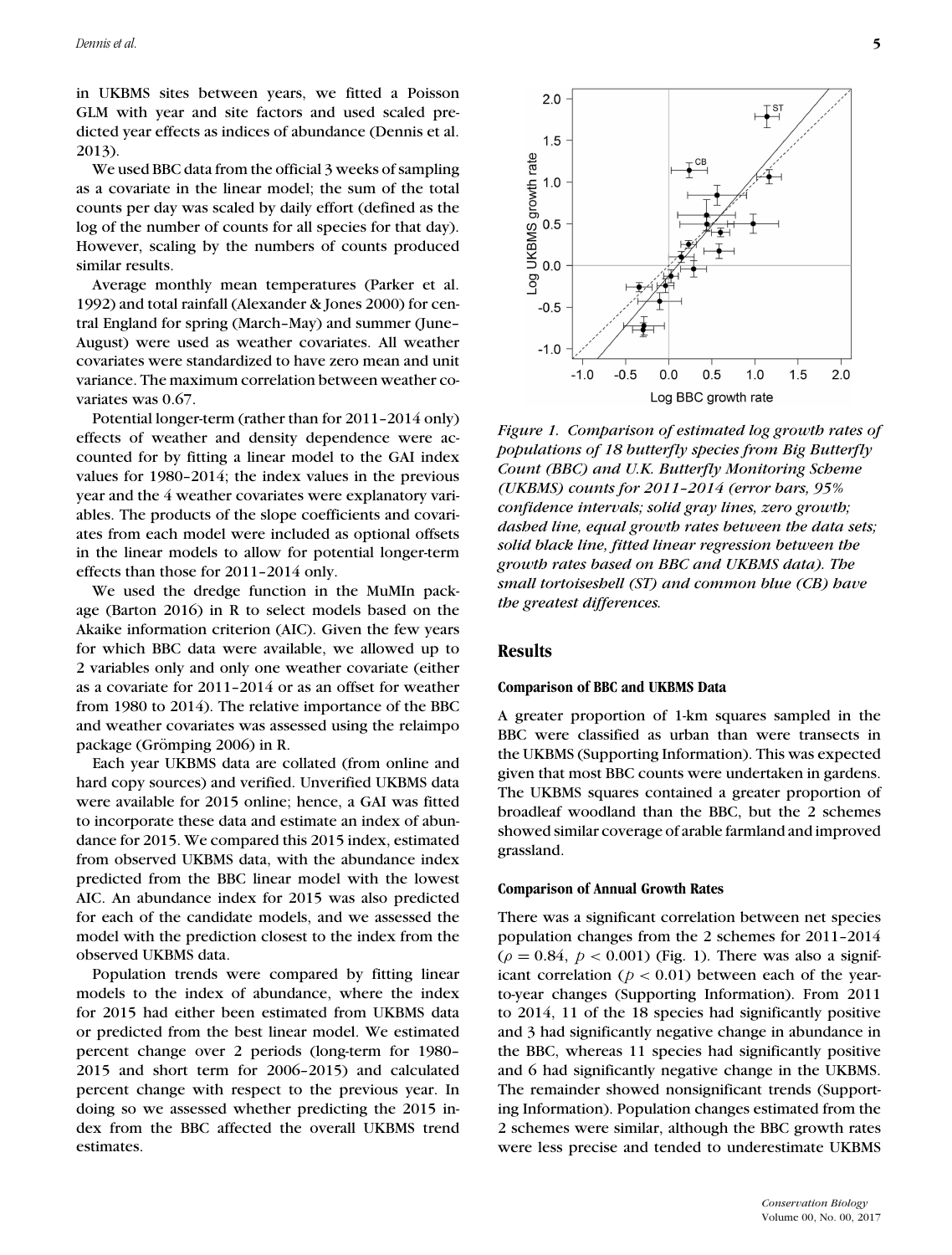

*Figure 2. Total counts of gatekeeper and large white from Big Butterfly Count (BBC) data per day in each year, where day 1 is 1 April (vertical lines, mean flight dates estimated from a generalized abundance index model; dashed lines, twice the SD; top, 1st brood; bottom, 2nd brood; red crosses, official BBC survey period for each year).*

growth rates. Changes were generally of a similar magnitude and were always of the same sign, with the exception of comma (*Polygonia c-album*) and small white (*Pieris rapae*), and in no cases were the changes significantly different from zero and in opposite directions (Supporting Information). Nevertheless, there were significant differences in net change 2011–2014 between the 2 schemes for 11 species, and confidence intervals for BBC results were on average twice the width of the UKBMS results (0.38 and 0.19 respectively). Estimates of overdispersion were greater than unity for both schemes (Supporting Information). The BBC confidence intervals narrowed in 2013–2014 (average width 0.18) relative to 2012–2013 (0.38) because of the increasing number of counts (Supporting Information).

#### **Effects of Phenology and Effort**

Overlaying total daily abundance of each species from BBC counts with phenology information from the UKBMS, revealed how BBC population estimates may be influenced by interannual variation in the timing of species' flight periods (examples in Fig. 2 & Supporting Information). For gatekeeper (*Pyronia tithonus*) the peak flight period was fairly central in the BBC recording period in 2011 and 2013 but fell at the end of period in 2012 and near the beginning in 2014. For large white (*Pieris brassicae*) timing of the second brood varied; in 2012 in particular, the peak fell outside the BBC period.

Regressing the BBC counts on measures for effort and phenology showed good agreement between the counts and expected values, given the simplicity of the model used (Fig. 3 & Supporting Information). Residual deviance values suggested a good fit for the negativebinomial model compared with the Poisson model (Supporting Information).

#### **Predicting UKBMS Species Trends from BBC Data**

The BBC was a covariate in the best model (in terms of AIC) for 13 of 18 species (Table 1), in conjunction with summer rainfall, spring temperature, and spring rainfall each for 3 species; summer temperature for 2; and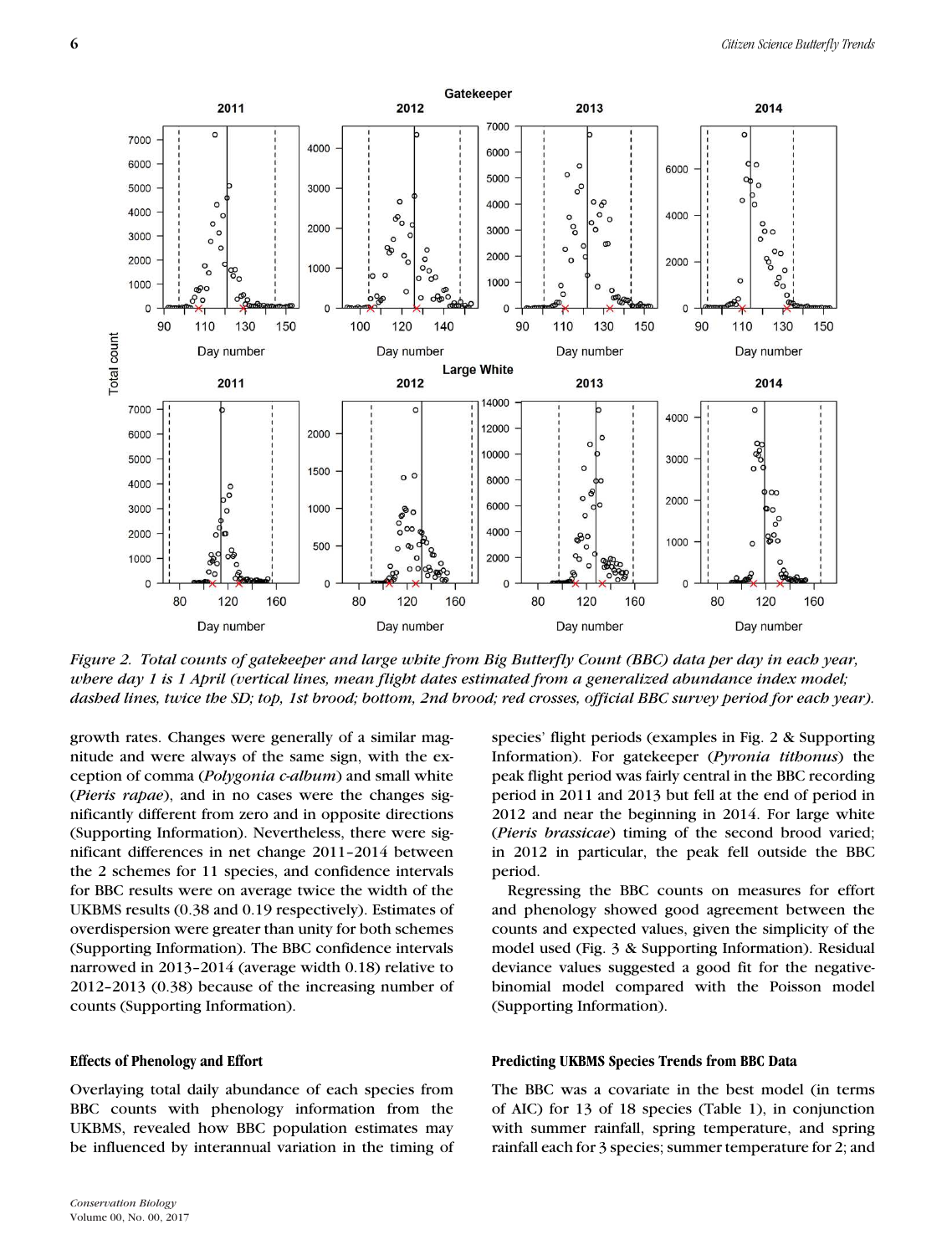

*Figure 3. Total counts of 3 butterfly species (gatekeeper, univoltine; large white, bivoltine; comma, multivoltine) from Big Butterfly Count (BBC) data per day versus the expected value from a negative-binomial model with log-link in which the response variable is the total count per day and measures of effort (log number of counts made) and phenology (from the corresponding generalized abundance index model curve) are covariates (black line, equal expected values and total counts; green dashed line, fitted linear regression through the points).*

offset long-term spring rainfall and autoregression for 1 species each. Of the 11 species where BBC and a weather covariate were in the best model, the relative importance of BBC exceeded the weather covariate for 8 species (Supporting Information). For 5 species BBC was not included in the best model, but autoregression was important. The observed 2015 index of abundance was within the 95% confidence interval of the best model for 10 out of 18 species, and only 4 species showed major discrepancies (Fig. 4).

There were significant correlations between estimated population trends (Fig. 5), where the values for 2015 were from the observed data or predicted from the best model:  $\rho = 0.99$  for 1980–2015,  $\rho = 0.95$  for 2006–2015,  $\rho = 0.75$  for 2014–2015, where all  $p < 0.001$ . For 1980– 2015, the difference between the 2 trends was  $<$  5% for all species. For 2006–2015 and 2014–2015, the difference was  $<$  5% for 13 and 10 species, respectively, out of 18. Significant trends were correctly identified for the 7 species with significant UKBMS trends for 1980– 2015, although 2 further species were predicted to have significant trends. There was greater correlation between the trends when the model with the best 2015 prediction was used (Supporting Information).

#### **Discussion**

Citizen science appears to offer opportunities for largescale, cost-effective biodiversity monitoring. However, the reliability of species trends may be compromised in citizen science projects that prioritize public outreach goals because there is often a trade-off between mass participation and scientific rigor.

This reliability has rarely been tested empirically by comparing opportunistic citizen science data with standardized sampling data. Munson et al. (2010) found that eBird transect checklists predict bird species occurrence almost as accurately as highly standardized North American Breeding Bird Survey data. In contrast, Snäll et al. (2011) reported only weak overall correlation between opportunistic bird reports in Sweden and annual count data from a standardized transect-style survey. In the only terrestrial invertebrate examples we are aware of, Warren et al. (2001) and Oliver et al. (2015*a*) found correlations between U.K. butterfly species' occurrence trends assessed with opportunistic recording-scheme data and UKBMS population trends.

Population change estimates from the BBC and UKBMS using only counts from the official 3-week BBC period were significantly correlated ( $\rho = 0.84$ ). This compares favorably with the value of 0.75 obtained by Roy et al. (2015) when they compared population trends from the UKBMS with the Wider Countryside Butterfly Survey, in which a reduced-effort UKBMS sampling protocol is used in randomly selected locations (Brereton et al. 2011*b*).

The temporal distribution of BBC counts showed a potential mismatch with annual phenological variation, and the BBC data were well described by measures of recording effort and phenology. Simple annual proportional changes in abundance calculated from the BBC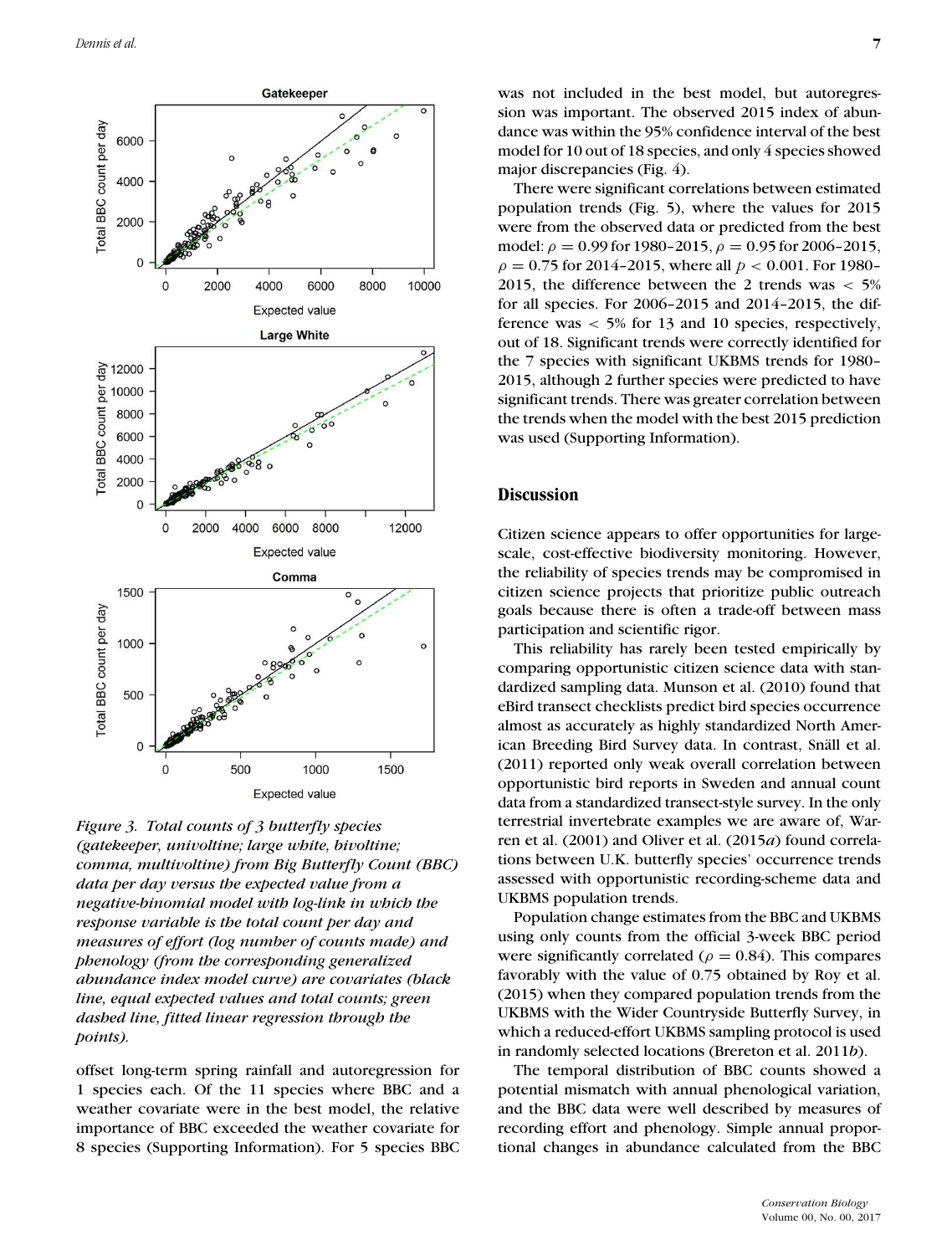| <b>Species</b>      | Best fit <sup>a</sup> |                 | 1980-2015   |                  | 2006-2015 |          |
|---------------------|-----------------------|-----------------|-------------|------------------|-----------|----------|
|                     | AIC                   | 2015 prediction | observed    | best AIC         | observed  | best AIC |
| <b>Brimstone</b>    | bbc+SPRt              | $SUMr+of(auto)$ | 35.9        | 35.1             | $-0.5$    | $-2.2$   |
| Comma               | bbc+SUMr              | $bbc+SUMr$      | $10.9^b$    | $10.9^{b}$       | $-5.4$    | $-5.5$   |
| Common blue         | bbc+SUMr              | bbc+SUMr        | $-9.0$      | $-8.9$           | 5.2       | 5.5      |
| Gatekeeper          | bbc+SPRt              | bbc+SUMr        | $-12.5^{b}$ | $-12.4^b$        | $-1.7$    | $-1.3$   |
| Green-veined white  | auto+SUMr             | bbc+SPRt        | $-4.1$      | $-2.8$           | 6.6       | 11.2     |
| Holly blue          | $bbc+of(auto)$        | $bbc+of(SUMr)$  | 4.1         | 1.4              | $-6.1$    | $-14.1$  |
| Large skipper       | $auto + SPRt$         | auto+SPRt       | $-12.9^{b}$ | $-13.5^{b}$      | $-13.5$   | $-15.6$  |
| Large white         | bbc+SPRr              | <b>SPRt</b>     | $-7.5$      | $-7.0$           | $-3.9$    | $-2.3$   |
| Marbled white       | auto+SUMr             | auto+SUMt       | $-0.7$      | 1.3              | 10.2      | 17.3     |
| Meadow brown        | bbc+SPRt              | $SUMt+of(auto)$ | $-4.7$      | $-4.9^{b}$       | 2.4       | 1.7      |
| Painted lady        | $bbc+SUMr$            | bbc+SUMt        | $-0.3$      | $-4.3$           | $-36.9$   | $-46.0$  |
| Peacock             | auto+SPRt             | $auto+of(SPRt)$ | $-1.0$      | 3.0              | 6.5       | 20.3     |
| Red admiral         | $auto + SPRt$         | $auto + bbc$    | 13.9        | $14.9^{b}$       | $-11.9$   | $-9.3$   |
| Ringlet             | bbc+SUMt              | $of$ (SPRr)     | $12.3^{b}$  | $11.3^{b}$       | 7.9       | 5.2      |
| Small copper        | $bbc+of(SPRr)$        | $SUMt+of(auto)$ | $-14.2^{b}$ | $-12.6^b$        | $-11.8$   | $-6.1$   |
| Small tortoiseshell | bbc+SPRr              | $of$ (SPRr)     | $-27.0^b$   | $-27.4^b$        | 30.2      | 27.7     |
| Small white         | bbc+SPRr              | $bbc+of(auto)$  | $-7.2$      | $-6.2$           | 0.1       | 3.3      |
| Speckled wood       | bbc+SUMt              | $bbc+of(SPRr)$  | $8.2^b$     | 8.0 <sup>b</sup> | 0.6       | $\bf{0}$ |

**Table 1. Estimated population trends (percent changes) in relative abundance for 18 U.K. butterfly species for the best models and selected covariates in terms of Akaike information criterion (AIC) or predicted index closest to the observed 2015 UKBMS index, relative to observed UKBMS populations trends estimated from the generalized abundance index model.**

*<sup>a</sup>Abbreviations: SPRt, spring temperature; SPRr, spring rainfall; SUMt, summer temperature; SUMr, summer rainfall; auto, autoregression; of, offset variable. b Significance: p* < 0.01*.*

could result from varying phenology and effort rather than true population changes and may mask or falsely predict declines and increases. This demonstrates that the results of snap-shot citizen science biodiversity projects, which often take place at fixed points during the year, are vulnerable to bias from temporal factors that are not normally measured in such projects, as well as from variation in participation.

Despite the limited number of years and lack of standardization or verification, linear models based on BBC data and simple weather covariates were surprisingly successful at predicting the UKBMS abundance index for 2015 and consequently correcting for the effects of changing phenology. The BBC was an important variable for 13 out of 18 butterfly species, and the difference between the 2 trends was <5% for all species in 1980–2015. Predictions of population trends were good even for species that are not straightforward to identify for inexperienced participants (e.g., 3 *Pieris* species: large, small, and green-veined white). The significant correlation and similar estimates of population trends between the 2 schemes validates the use of BBC data in assessing abundance change for these U.K. butterfly species. We used only 4 years of BBC data; over time one would expect even better predictions from BBC.

Species with the poorest model predictions of the 2015 abundance index, and consequently greatest differences in trend estimates relative to the UKBMS, tended to be those recorded in fewer locations by the BBC (Supporting Information). Wider confidence intervals for the prediction of the 2015 index were also associated with species recorded in fewer BBC locations. Species may be less well recorded by the BBC due to reduced population densities in locations such as gardens, where most counts are undertaken. This may be addressed by encouraging BBC observers to sample other land-use types. Population trends for some species may also be better described by alternative climatic covariates. For example, trends for migratory painted lady (*Vanessa cardui*) and red admiral (*V. atalanta*) may be better explained by weather from parts of their ranges outside the United Kingdom.

This study concerns only 18 widespread butterfly species in the United Kingdom; therefore, caution should be applied in extrapolating our conclusions to other taxa and areas. Relative to many invertebrate taxa, butterflies are conspicuous and popular, and, in the context of butterfly monitoring, the United Kingdom benefits from low species richness, high human population density, and a tradition of amateur natural history recording.

From a biodiversity conservation perspective, the limitations of BBC relative to the UKBMS are clear. The UKBMS provides population trends for all but one of the threatened butterfly species on the British Red List (18 of 19 species), whereas BBC primarily counts just 18 common butterfly species (all also monitored by the UKBMS). Even in the United Kingdom, mass-participation citizen science is unlikely to provide reliable data on the large number of threatened, habitat-specialist invertebrates.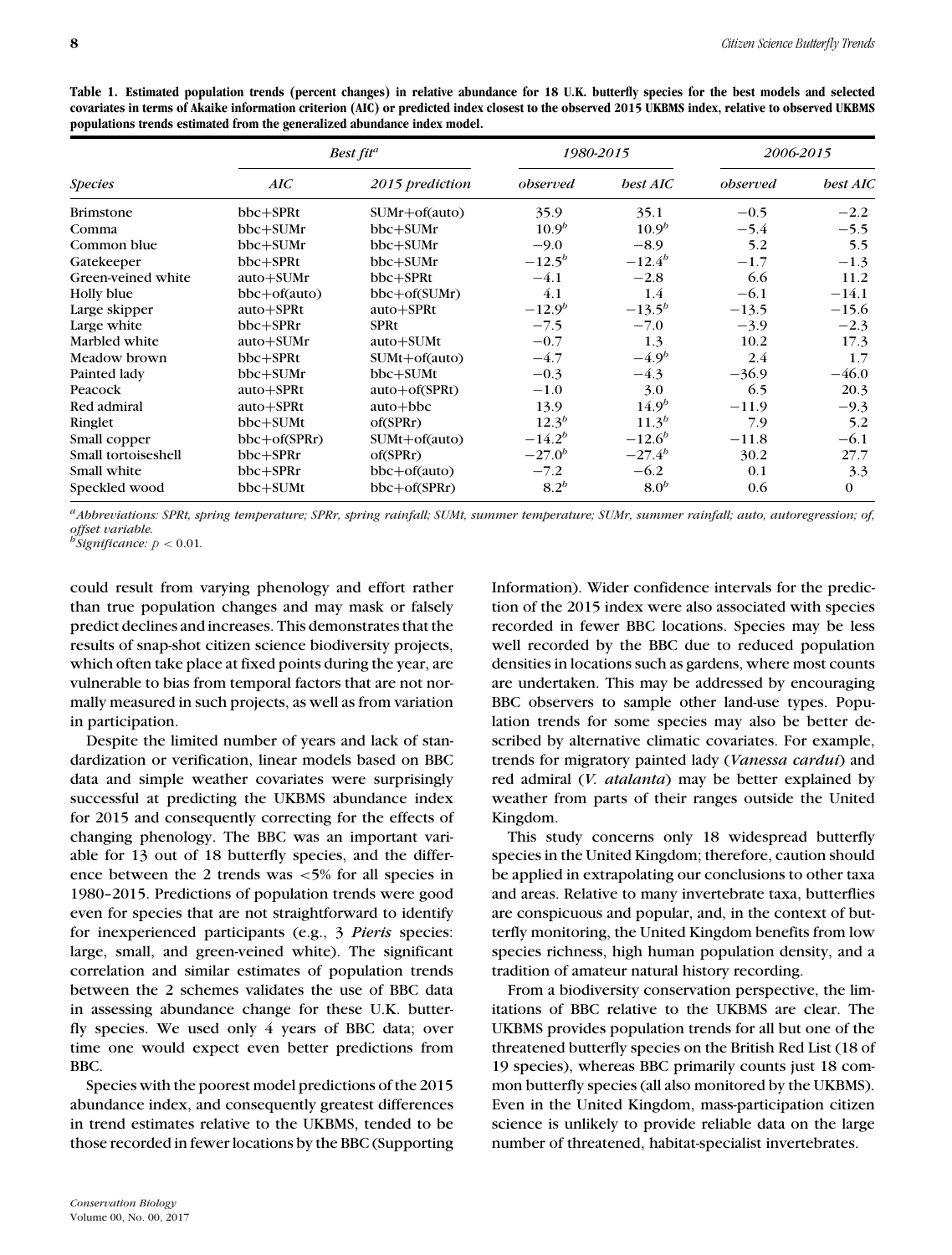

*Figure 4. Comparison of the generalized abundance index from U.K. Butterfly Monitoring Scheme (UKBMS) data (black) and predicted butterfly abundance indices from the best model in terms of Akaike information criterion (red) (vertical line, 95% confidence intervals for the 2015 prediction).*

Nevertheless, the BBC data, as validated by our results, provide the potential for additional or improved assessments of biodiversity change. For example, there is increasing interest in the biodiversity of urban areas, both as potential refuges for species whose habitats have been degraded in intensively farmed countryside and for the opportunities it affords for human-wildlife interactions and associated human well-being (Goddard et al. 2010;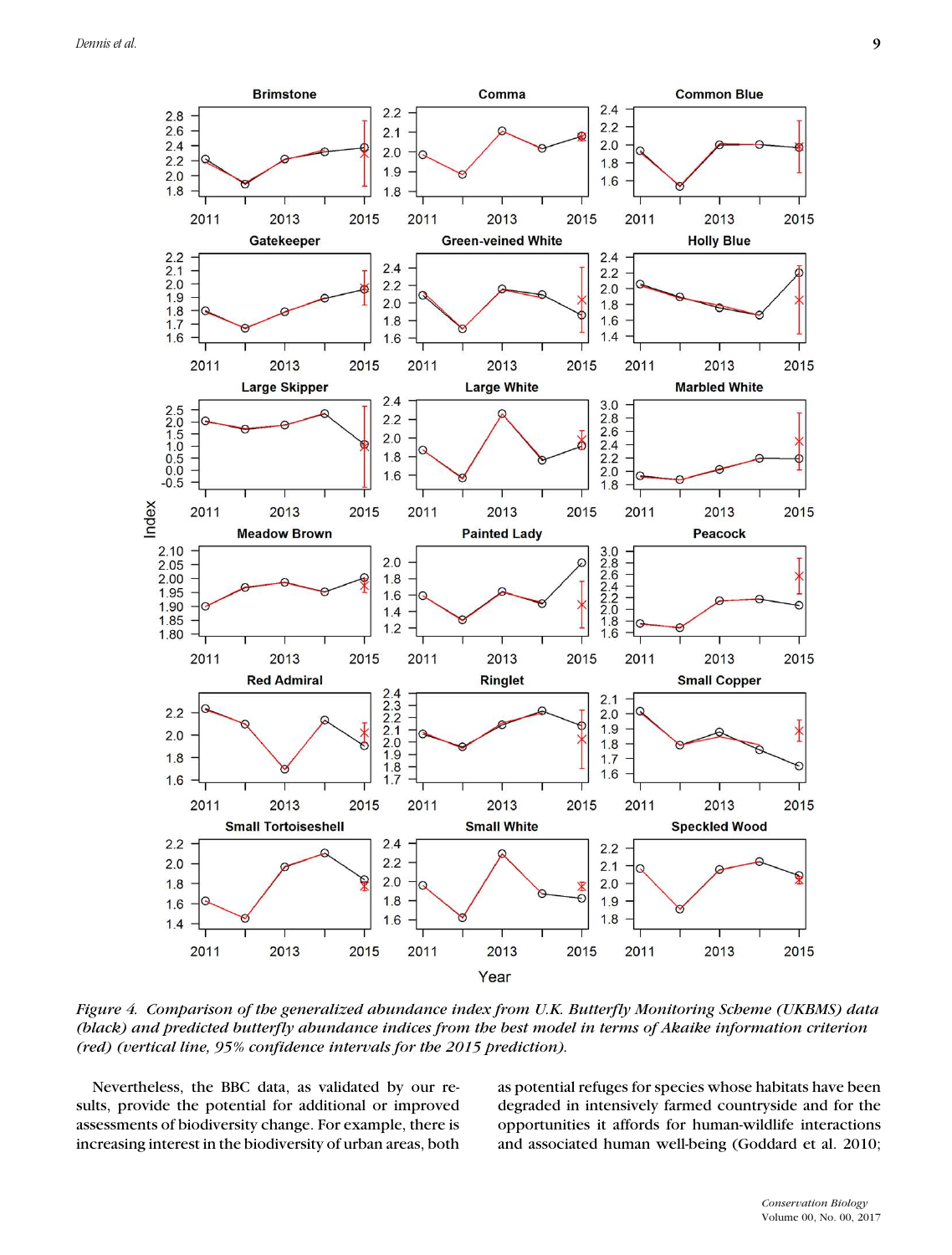

*Figure 5. Comparison of linear trends in relative butterfly abundance from the generalized abundance index model. The indices for 2015 are from observed data or predicted from the best model in terms of Akaike information criterion (solid grey lines, 0% change in relative abundance; dashed line, equal population trends). Abbreviations are for species common names (see Supporting Information).*

Shanahan et al. 2015). Sampling protocols developed for use in seminatural habitat or open countryside may not be easily implemented in built areas and private gardens. The BBC samples more urban habitat than the UKBMS, and the majority of counts are undertaken in private gardens; hence, the BBC could provide a new biodiversity indicator for the performance of butterfly populations in gardens and parks, providing a valuable tool to engage the public and managers of urban greenspace.

The sampling of private gardens and urban areas as part of BBC also provides potentially useful population data for common butterfly species to complement UKBMS sampling of seminatural habitat and the farmed landscape. While not of highest conservation priority, trends of common species are, nevertheless, of considerable interest due to the significance of such species to ecosystem function (Gaston & Fuller 2008). In the United Kingdom, the overall abundance of widespread butterflies decreased by 25% over 40 years (Fox et al. 2015), and many widespread species have significant negative population trends in the United Kingdom and the Netherlands (Van Dyck et al. 2009). Currently, the drivers of these declines are poorly understood. The BBC and UKBMS data could be combined in an integrated analysis (Pagel et al. 2014) representative of a wider range of land-use types, although variation in the scale and accuracy of the 2 surveys would need to be addressed, for example, by weighting different likelihood components (Francis 2011).

In practice, the financial costs of mass-participation citizen science versus standardized monitoring are an important factor, particularly where a new scheme is to be implemented. Both schemes incur considerable annual expenditure due to the essential involvement of professional staff, but the cost of running BBC is about a quarter that of the UKBMS. Aside from minor coordination, the primary cost of BBC arises from the need for media promotion to engage the public. Despite a larger overall cost due to greater coordination needs, it could be argued that the UKBMS is more cost-effective because data are collected for many more species, including those that are the main focus of conservation. Both schemes also require an online data system, however, as the primary monitoring method for U.K. butterflies, the UKBMS incurs additional costs associated with data validation, which is not undertaken in the BBC.

The UKBMS operating costs are contingent on the assumption that an adequate network of skilled, trained volunteers already exists or can be mobilized quickly. Without this, the start-up costs and lead-in time for a monitoring scheme would be substantially greater than for mass-participation citizen science, for example, if paid professionals were required (Carvell et al. 2016). As we have shown with BBC, mass-participation citizen science may, in some instances and with suitable adjustments (e.g., for effort and phenology), provide meaningful estimates of population trends for common, easily identifiable species. Even if this is not the case (or cannot be tested), by raising awareness and providing informal education, citizen science projects may provide a means to develop the necessary pool of skilled, engaged volunteers to enable the establishment of standardized biodiversity monitoring of additional areas and of taxa that are not currently well-monitored.

Despite relatively simplistic modeling and only a few years of available data, and contrary to the scepticism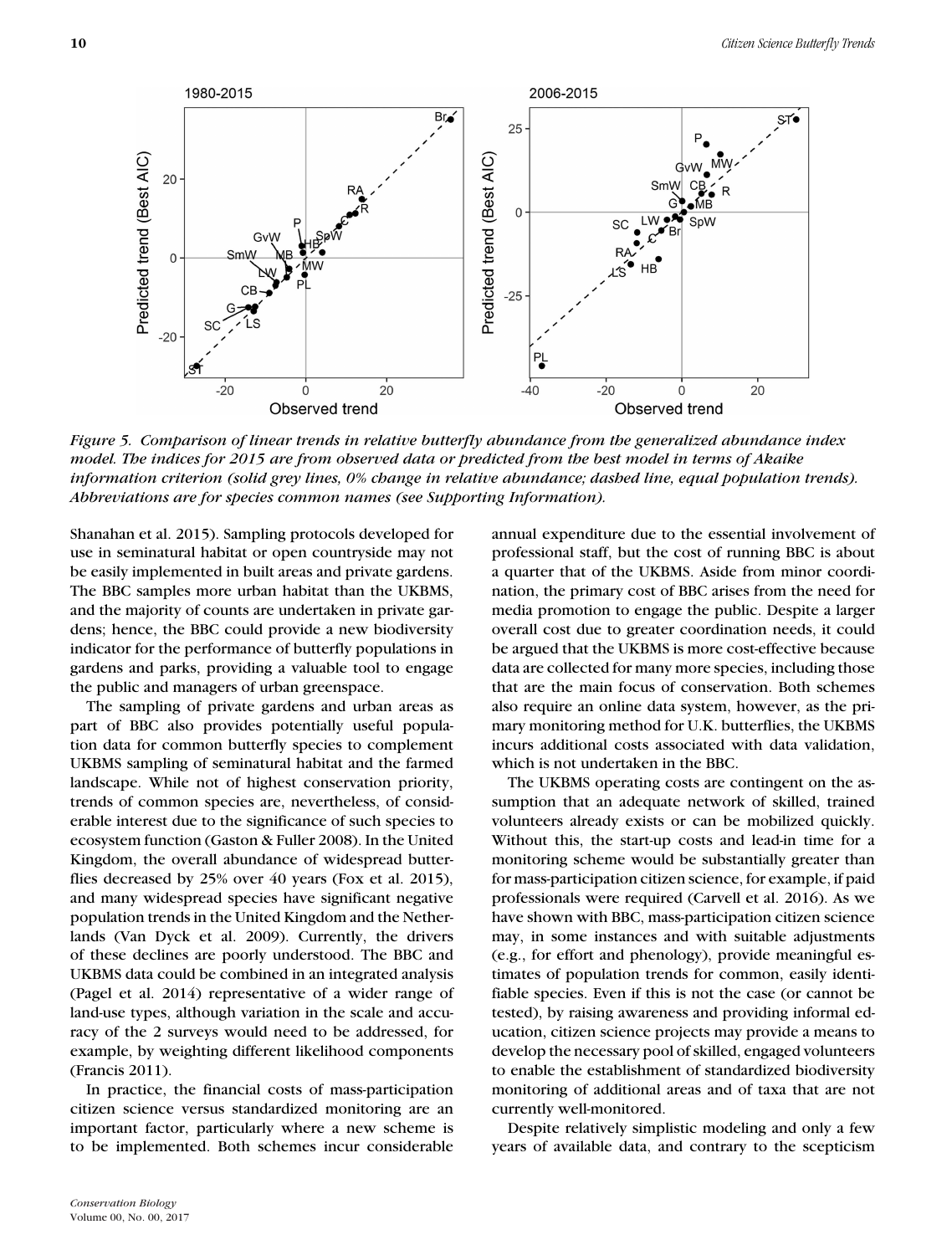with which mass-participation citizen science is sometimes viewed, we found that BBC can produce population change estimates for common butterflies comparable to standardized monitoring data collected by skilled recorders. These results establish BBC as an example of a citizen science win win (Chase & Levine 2016; Lakeman-Fraser et al. 2016); a project focused on outreach and public engagement that generates meaningful scientific output.

#### **Acknowledgments**

We are extremely grateful to all the citizen scientists who gathered data for BBC and UKBMS. The BBC is run by Butterfly Conservation and received funding from Marks & Spencer. The UKBMS is operated by the Centre for Ecology & Hydrology, the Butterfly Conservation and the British Trust for Ornithology and funded by a multiagency consortium including Defra, Joint Nature Conservation Committee, Forestry Commission, Natural England, Natural Resources Wales, Natural Environment Research Council, and Scottish Natural Heritage. We thank S. Freeman for helpful advice and M. Kéry and an anonymous reviewer for constructive comments.

#### **Supporting Information**

Additional information describing the data (Appendix S1), comparisons of UKBMS and BBC population growth rates (Appendix S2), effects of phenology and effort (Appendix S3), and comparisons of trend estimates from BBC and UKBMS (Appendix S4) are available online. The authors are solely responsible for the content and functionality of these materials. Queries (other than absence of the material) should be directed to the corresponding author.

#### **Literature Cited**

- Alexander L, Jones P. 2000. Updated precipitation series for the UK and discussion of recent extremes. Atmospheric Science Letters **1:** 142–150.
- Barton K. 2016. MuMIn: multi-model inference. R package. Version, 1.15.6. R Foundation, Vienna. Available from [https://CRAN.R](https://CRAN.R-project.org/package=MuMIn)[project.org/package](https://CRAN.R-project.org/package=MuMIn)=MuMIn (accessed December 2015).
- Bird TJ, et al. 2014. Statistical solutions for error and bias in global citizen science datasets. Biological Conservation **173:**144–154.
- Brereton TM, Botham MS, Middlebrook I, Randle Z, Roy DB. 2015. United Kingdom butterfly monitoring scheme report for 2014. Centre for Ecology & Hydrology and Butterfly Conservation, Wallingford, Oxfordshire.
- Brereton TM, Cruickshanks KL, Risely K, Noble DG, Roy DB. 2011*b*. Developing and launching a wider countryside butterfly survey across the United Kingdom. Journal of Insect Conservation **15:**279–290.
- Brereton TM, Roy DB, Middlebrook I, Botham MS, Warren MS. 2011*a*. The development of butterfly indicators in the United Kingdom and assessments in 2010. Journal of Insect Conservation **15:**139–151.
- Carvell C, et al. 2016. Design and testing of a national pollinator and pollination monitoring framework. Final summary report to the De-
- Chase SK, Levine A. 2016. A framework for evaluating and designing citizen science programs for natural resources monitoring. Conservation Biology **30:**456–466.
- Dennis EB, Freeman SN, Brereton T, Roy DB. 2013. Indexing butterfly abundance whilst accounting for missing counts and variability in seasonal pattern. Methods in Ecology & Evolution **4:**637–645.
- Dennis EB, Morgan BJT, Freeman SN, Brereton TM, Roy DB. 2016. A generalised abundance index for seasonal invertebrates. Biometrics **72:**1305–1314.
- Dickinson JL, Shirk J, Bonter D, Bonney R, Crain RL, Martin J, Phillips T, Purcell K. 2012. The current state of citizen science as a tool for ecological research and public engagement. Frontiers in Ecology and the Environment **10:**291–297.
- Eaton MA, et al. 2015. The priority species indicator: measuring the trends in threatened species in the UK. Biodiversity **16:**108–119.
- Follett R, Strezov V. 2015. An analysis of citizen science based research: usage and publication patterns. PLOS ONE **10:**(e0143687). [https://doi.org/10.1371/journal.pone.0143687.](https://doi.org/10.1371/journal.pone.0143687)
- Fox R, et al. 2015. The state of the UK's butterflies 2015. Butterfly Conservation and the Centre for Ecology & Hydrology, Wareham, **Dorset**.
- Francis RICC. 2011. Data weighting in statistical fisheries stock assessment models. Canadian Journal of Fisheries and Aquatic Sciences **68:**1124–1138.
- Gaston KJ, Fuller RA. 2008. Commonness, population depletion and conservation biology. Trends in Ecology & Evolution **23:**14–19.
- Goddard MA, Dougill AJ, Benton TG. 2010. Scaling up from gardens: biodiversity conservation in urban environments. Trends in Ecology & Evolution **25:**90–98.
- Gregory RD, Baillie SR. 1998. Large-scale habitat use of some declining British birds. Journal of Applied Ecology **35:**785–799.
- Grömping U. 2006. Relative importance for linear regression in R: The Package relaimpo. Journal of Statistical Software **17:**1–27.
- Hobbs SJ, White PCL. 2012. Motivations and barriers in relation to community participation in biodiversity recording. Journal for Nature Conservation **20:**364–373.
- Lakeman-Fraser P, Gosling L, Moffat AJ, West SE, Fradera R, Davies L, Ayamba MA, van der Wal R. 2016. To have your citizen science cake and eat it? Delivering research and outreach through Open Air Laboratories (OPAL). BMC Ecology **16**(Suppl 1):57–70.
- Lewandowski E, Specht H. 2015. Influence of volunteer and project characteristics on data quality of biological surveys. Conservation Biology **29:**713–723.
- Miller-Rushing A, Primack R, Bonney R. 2012. The history of public participation in ecological research. Frontiers in Ecology and the Environment **10:**285–290.
- Morgan BJT. 2008. Applied Stochastic Modelling. 2nd edition. CRC, Chapman & Hall, Boca Raton, Florida.
- Morton RD, Rowland CS, Wood CM, Meek L, Marston CG, Smith GM. 2014. Land Cover Map 2007 (1km percentage aggregate class, GB). Version 1.2. NERC-Environmental Information Data Centre.
- Munson MA, et al. 2010. A method for measuring the relative information content of data from different monitoring protocols. Methods in Ecology and Evolution **1:**263–273.
- Nocedal J, Wright SJ. 1999. Numerical optimization. Springer, New York.
- Oliver TH, Isaac NJB, August TA, Woodcock BA, Roy DB, Bullock JM. 2015*a*. Declining resilience of ecosystem functions under biodiversity loss. Nature Communications **6:**10122.
- Oliver TH, Marshall HH, Morecroft MD, Brereton T, Prudhomme C, Huntingford C. 2015*b*. Interacting effects of climate change and habitat fragmentation on drought-sensitive butterflies. Nature Climate Change **5:**941–945.
- Pagel J, Anderson BJ, O'Hara RB, Cramer W, Fox R, Jeltsch F, Roy DB, Thomas CD, Schurr FM. 2014. Quantifying range-wide variation in